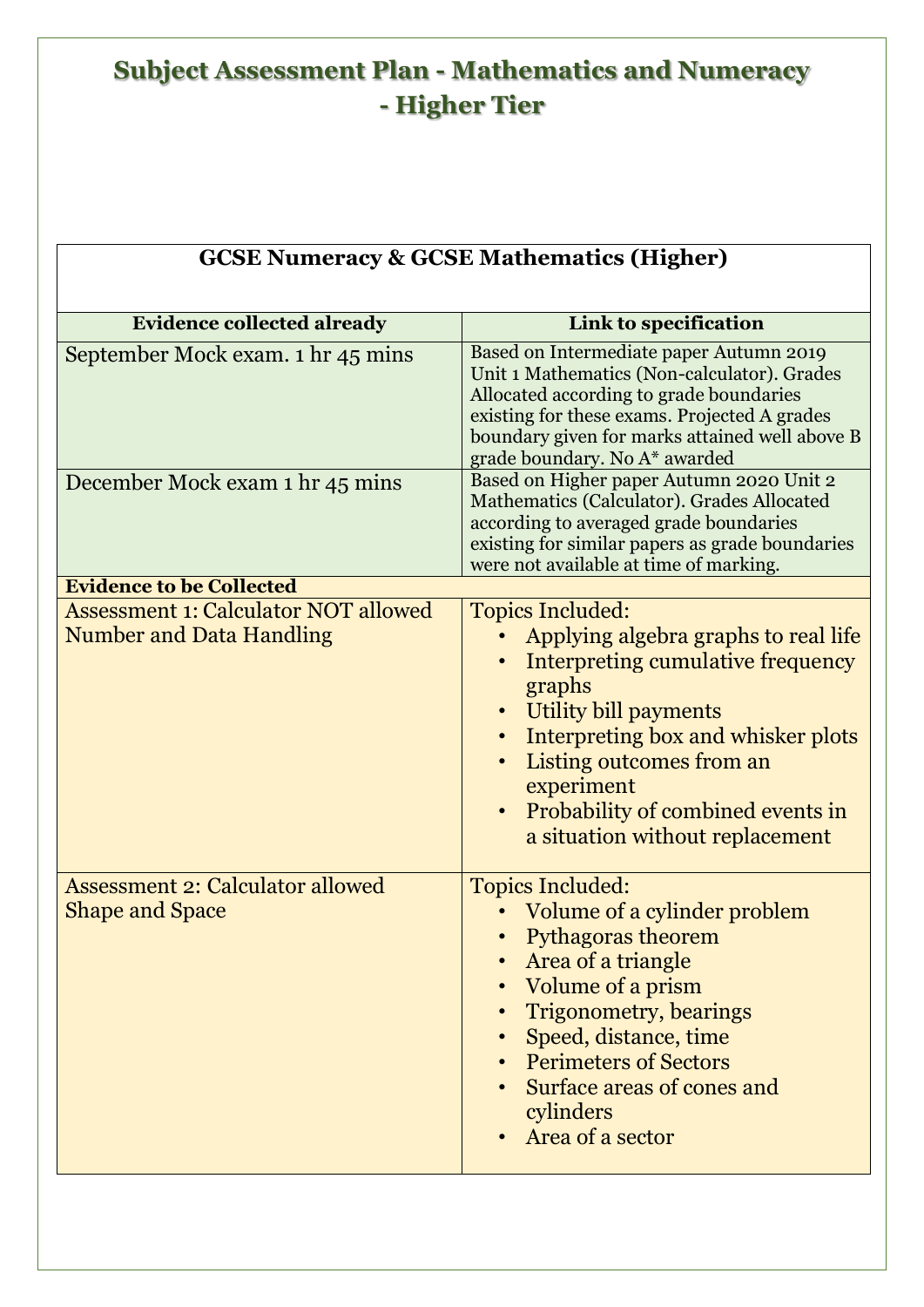## **Subject Assessment Plan - Mathematics and Numeracy - Higher Tier**

| <b>Assessment 3: Calculator allowed</b><br>Data Handling and Shape and Space | <b>Topics Included:</b><br><b>Estimate of Mean from frequency</b><br>table<br><b>Modal groups</b><br>• Interpreting frequency tables<br>Trigonometry<br>• Tree Diagrams<br>• Errors in measurement /upper<br>and lower bounds<br>Probability of events in a situation<br>without replacement                                                     |
|------------------------------------------------------------------------------|--------------------------------------------------------------------------------------------------------------------------------------------------------------------------------------------------------------------------------------------------------------------------------------------------------------------------------------------------|
| <b>Assessment 4: Calculator allowed</b><br><b>Number</b>                     | <b>Topics Included:</b><br><b>Exchange rates currency</b><br>conversions<br>• Calculating % profit<br>Lowest common multiple Highest<br>common factor<br>• Ratio problem<br>• Pythagoras theorem<br>• Compound % change<br>• Volume in similar shapes<br>Surface Area of cylinder and<br>hemisphere<br>Upper and lower bounds applied<br>to area |
| <b>Assessment 5:</b><br><b>Number Problems Calculator NOT</b><br>allowed     | <b>Topics Included:</b><br>Drawing graphs of quadratic<br>equations<br>Solve a quadratic equation by<br>factorising<br>Solve simultaneous equations<br>Solving area problems creating<br>quadratic equations<br><b>Graph transformations and</b><br>function notation                                                                            |
| <b>Assessment 6:</b><br>Algebra Calculator allowed                           | <b>Topics Included:</b><br>Simplifying indices (powers) in<br>algebra and with numbers                                                                                                                                                                                                                                                           |